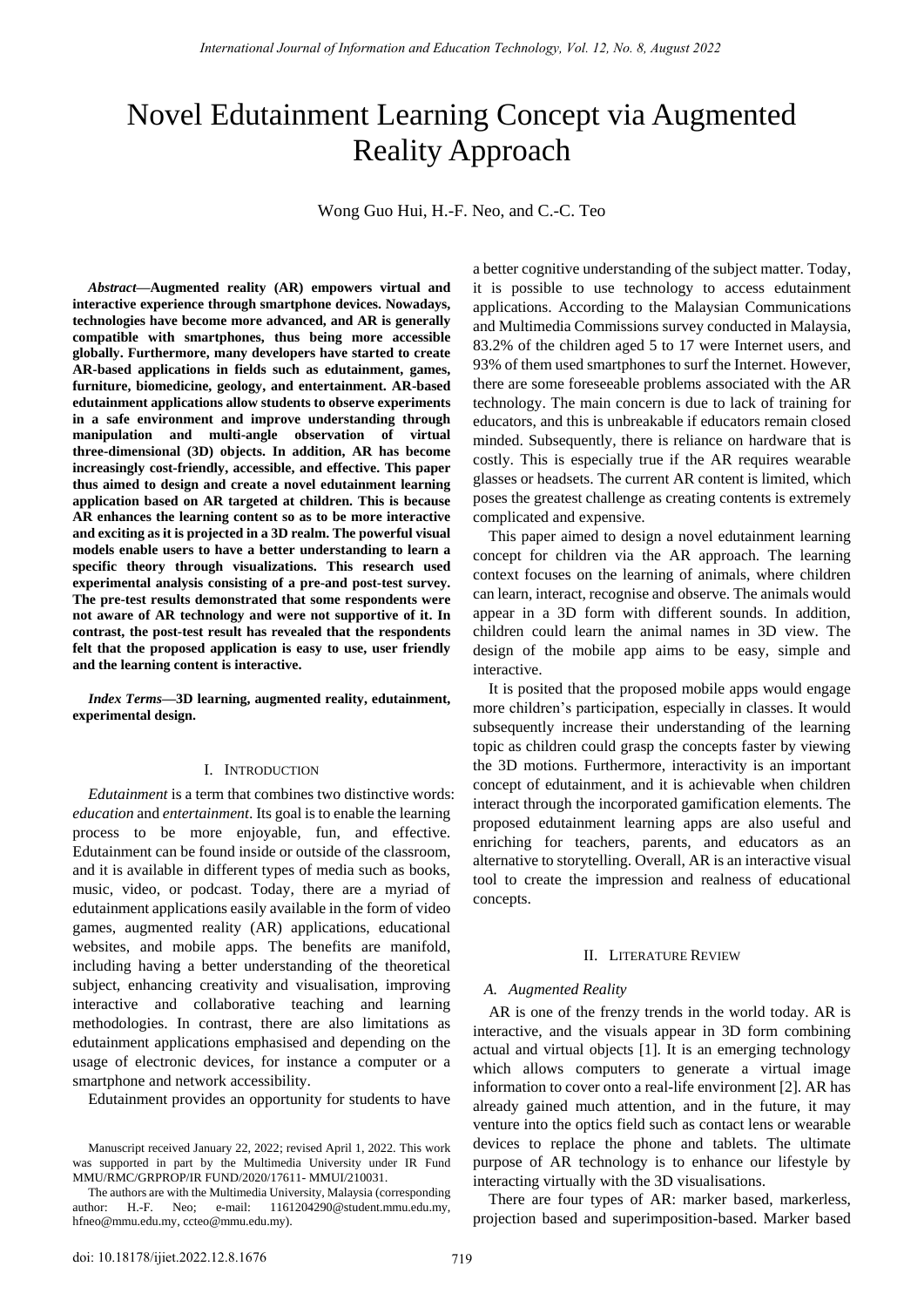AR requires a visual object such as QR code or a logo to act as a special sign. Users must scan the special signs to view the 3D models. Markerless AR, however, relies primarily on locations or positions. Global positioning system, compass and accelerometer are utilised to deliver data by referencing to user"s location. The proliferation of smartphones has encouraged programmers, developers and scientists to create navigation apps, which includes nearby business information. The third type of AR is projection based, which could project synthetic light to the object and interact with it. Finally, superimposition-based AR can replace the original object in the image form with 3D version. IKEA has used the superimposition-based AR for their prospective customers to place the virtual furniture in their rooms.

AR is widely used in educational field due to its many advantages. Students can learn ubiquitously without the constraint of space and time, no matter where they are. Furthermore, it helps students to learn and understand difficult concept such as geological process, biological concept, physics concept and geometry, which have already been used in some classrooms in the advanced countries such as the United State, Canada, China and Japan. The difficult concept is demonstrated through the 3D visual model which enhances understanding. Due to its interactivity characteristic, students become more interested in study.

For example, City of Life, an AR-based games application was created to impart the value of sustainability through city-building [3]. Mini games are incorporated to verify player"s knowledge. Teach Me A Story is an AR application serving as a secondary support for History lessons [4]. Students were able to build a 3D Mesopotamian temple and the feedback received was positive. AIEduAR is developed to teach Artificial Intelligence education to non-engineering majors. Through this application, students need to solve the presented problems [5].

The usefulness of AR has prompted researchers to evaluate its efficiency and effectiveness in the education setting. It was revealed that AR can improve children's cognitive capacity, which allows them to retain knowledge and develop creative learning [6]-[8]. Generally, the results are positive, where students have increased confidence toward the subject and shown tremendous interest in learning.

# *B. AR Related Applications*

Currently, there are various types of AR applications in different fields of study such as history, culture, hobby, entertainment, learning and ecology. Several existing learning applications based on AR are reviewed and reported in this section. First the, AR bone puzzle is an analogy to learn about bone anatomy using AR visualisation [9]. It is a medical AR edutainment application to learn about bone anatomy as it is one of the most crucial tasks for medical students. This application captures the user's body frame as inputs to generate virtual bones as the puzzle pieces. In this app, users are exposed to the learning of bone structure, spatial relationship and bone anatomy. In addition, users could interact with a virtual 3D puzzle by using a haptic device.

Physics in AR [10] is a game-based application related to

the impact of rigid body on visual perception. The aim of this application is to teach various types of forces in game playing. The game element is set up by XML and AR marker. The former allows the setup of complex object, and the latter controls the position of the 3D virtual objects. The game is atypical to the transportation simulation in which player must move an object from a starting to the ending point. The movement of the object will be influenced indirectly by placing the objects in its path.

Ecology ecosystem is an AR game application related to animals, plants, energy sources and people [11]. It has many interactive activities, for instance feeding the animals and tracking their health status. It is similar to persuasive technology to encourage users to be responsible by taking care of the animals and plants. Ultimately, the aim of this application is to raise awareness on living healthily, taking better care of the environment and using renewable energy for sustainability.

MediaEvo project is an edutainment application based on a Medieval Town in the 13th century. It enables users to experience a historical reconstruction of daily life activities during the reign of Frederick II [12]. The aim of this project is to integrate the multi-channel and multi-sensory platform in the history discipline. Simultaneously, it aims to test new data processing technologies for the realisation of an AR visualisations in medieval history.

 Fairy Tales and Technology (FaTe2) [13] is a storytelling web-based application providing 2D and 3D visualisations. The FaTe2"s architecture is extended by WebTalk, a powerful software framework to support multi-user interaction. This application has many functions to help users in storytelling, such as exploration, story building, linear stories building, hyper story building, game playing and communication. User is the director of the application to design their stories using the 2D scene maker. It helps to stretch user"s imagination and practice the command of language. This application is also supported by games elements.

The subject of physics consists of many hard-to-understand concepts. The development team from Walailak University has manipulated the 3D models with physical properties for interaction experiment in the realistic environment. In this development, they have used Unity3D engines and Vuforia platform to create the games and interactive 3D content. This game named "Nana"s 3D puzzle cube" [14] is a game containing eight pieces of shapes with the same volume but different shapes. This game enables users to test the physical interaction such as collision or other effects. Different weight is also added into each cube, so it is more realistic when playing the game. Users must connect all the blocks together and can observe the collision in each shape. This game can help the users to have more understanding in physics collision knowledge and improving the quality of learning.

ARGarden is an application that enables users to experience gardening in a real world environment [15]. This application supports users to explore the environment's problem and other related problems such as water, fertiliser and so on that affects the real world. The aim is to attain better experience in planting and improving user's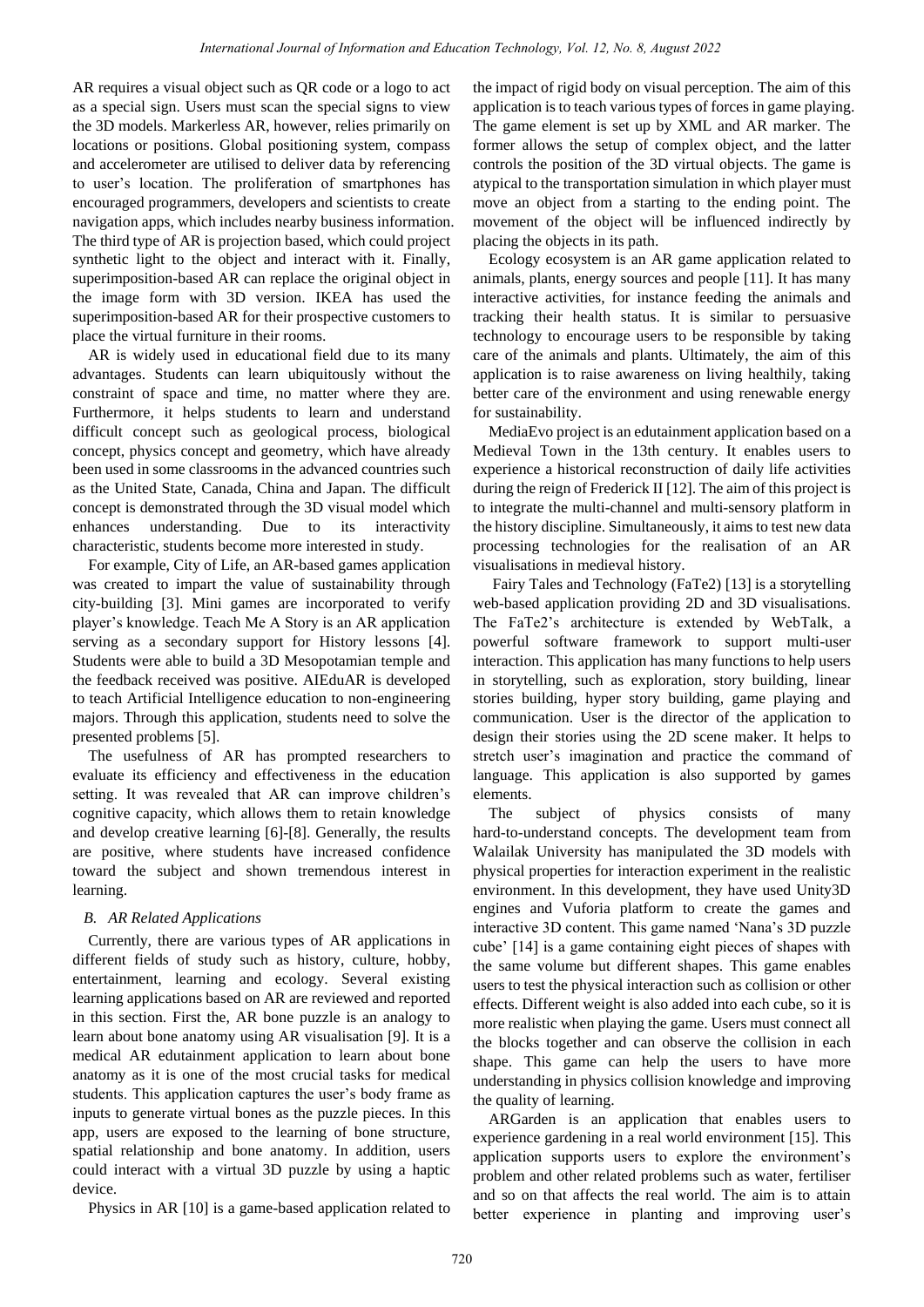engagement in their learning experience. The application requires special hardware that is an ultra-mobile personal computer integrated with a camera. ARToolkit is being utilised to design the AR 3D model related to the gardening environments. The usability study was carried out, and it was found that the possibilities to learning using AR significantly improves students' learning experiences.

AR museum is a mobile guide targeting children aged between 10 to 12 years. The application is targeted at the Museum of Industrial Olive Oil Production in Lesvos [16]. Users must complete several tasks about the production process of olive oil. A virtual character (avatar) is available to assist users. If users have completed all the tasks, they will be rewarded by taking a photograph with the avatar. It also involves the navigation of the oil-mill building. If a user looks at the building through the camera, a 3D visualisation of the museum appears.

European Media Laboratory has implemented a stage-based augmented edutainment system showcasing AR 3D scenes at different locations in the Heidelberg. In this system, AR and video tracking is probable in some predefined location, and the user will be guided when they are at the location. The system presented history by using virtual character explaining history lesson about the 30 Years War, a European period in the 17th century [17]. The development of this system is based on "GEIST" and exported by the XML file. In the GEIST system, it consists of four databases, namely 'Geographic Information System' that saves 2D maps, 2D layers and 2D plans; "Architecture Base" that contains 3D/4D models of spatial objects; "History Base" that saves persons and event pictures; and "Fiction Base' that saves fiction, spatial object, persons and so on.

## III. METHODOLOGY

The proposed novel edutainment learning application was designed using Unity, Visual Studio and Vuforia. Unity is a cross-platform game engine released in 2005. It can develop 2D/3D games and interactive content. Until now, Unity has supported over 20 different platforms. Vuforia Engine is a platform for AR development supporting countless devices such as phones, tablets and eyewear. The Vuforia Engine library includes technical documentation to assist programmers during their development process. Computer vision functionality that is very advanced can be added easily to Android and iOS. Visual Studio is an Integrated Development Environment designed by Microsoft. It provides support to 36 types of programming languages, for instance, C#, C++, VB (Visual Basic), Python, JavaScript, just to name a few.

As for the usability testing, experimental approach is applied in this case. It consists of pre- and post-test survey to evaluate user satisfaction. In the pre-test, an online survey was conducted to a total of 43 respondents. A 5-point Likert-type scale was used to assess their satisfactory level from strongly disagree (1) to strongly agree (5). The purpose is to find out the awareness level toward AR. Data collection was carried out from 9th to 16th September 2020. The whole survey process took approximately 10–15 minutes.

Post-test experiment was then conducted. A total of 12

volunteers were involved in the post-test experimentation. They were given a smartphone installed with the proposed application, to learn and test all features as shown in Table 1. After that, they will fill up an online survey form. The survey form consisted of seven questions to determine their satisfactory level of the application. Similarly, a 5-point Likert-type scale was used to assess their satisfactory level from strongly disagree (1) to strongly agree (5). The post-test survey was conducted from 15th to 18th February 2021, and it took approximately about 20–30 minutes to complete.

TABLE I: USABILITY TEST CASES

| Task<br>Number | <b>Test Cases</b>                      | <b>Expected Outcomes</b>                                                                            |
|----------------|----------------------------------------|-----------------------------------------------------------------------------------------------------|
| 1              | <b>Background Music</b><br>Playing     | Background music keeps on<br>looping in every scene.                                                |
| 2              | Scene Switching                        | User can switch the scene<br>using the correct button<br>successfully.                              |
| 3              | Quit Game                              | User can quit the game<br>successfully.                                                             |
| 4              | <b>Augmented Reality</b><br>Activation | User can activate AR in the<br>learning section successfully.                                       |
| 5              | User Touch Input                       | User can interact with the<br>application by touching the<br>mobile phone's screen<br>successfully. |
| 6              | <b>Quiz Function</b>                   | User can answer the quiz<br>successfully.                                                           |
| 7              | Joystick Movement                      | User is able to move the<br>character using joystick<br>successfully.                               |
| 8              | End Game Scene                         | The end game scene appears<br>when the user finishes and<br>completes the game and quiz<br>section. |

#### IV. EXPERIMENTAL RESULTS

In this section, the outputs of the proposed application will be explained first. This will be followed by the results of user acceptance test. Fig. 1 shows the main menu scene consisting of the following three functions: "Start", "Intro" and "Quit". This edutainment application is designed for preschoolers or children aged  $5-10$ . If the 'Start' function is chosen, Fig. 2 will be displayed, which consists of 'Learn', 'Quiz' and "Game". The "Intro" function is a simple description of the application, and the "Quit" function is used to quit the game.

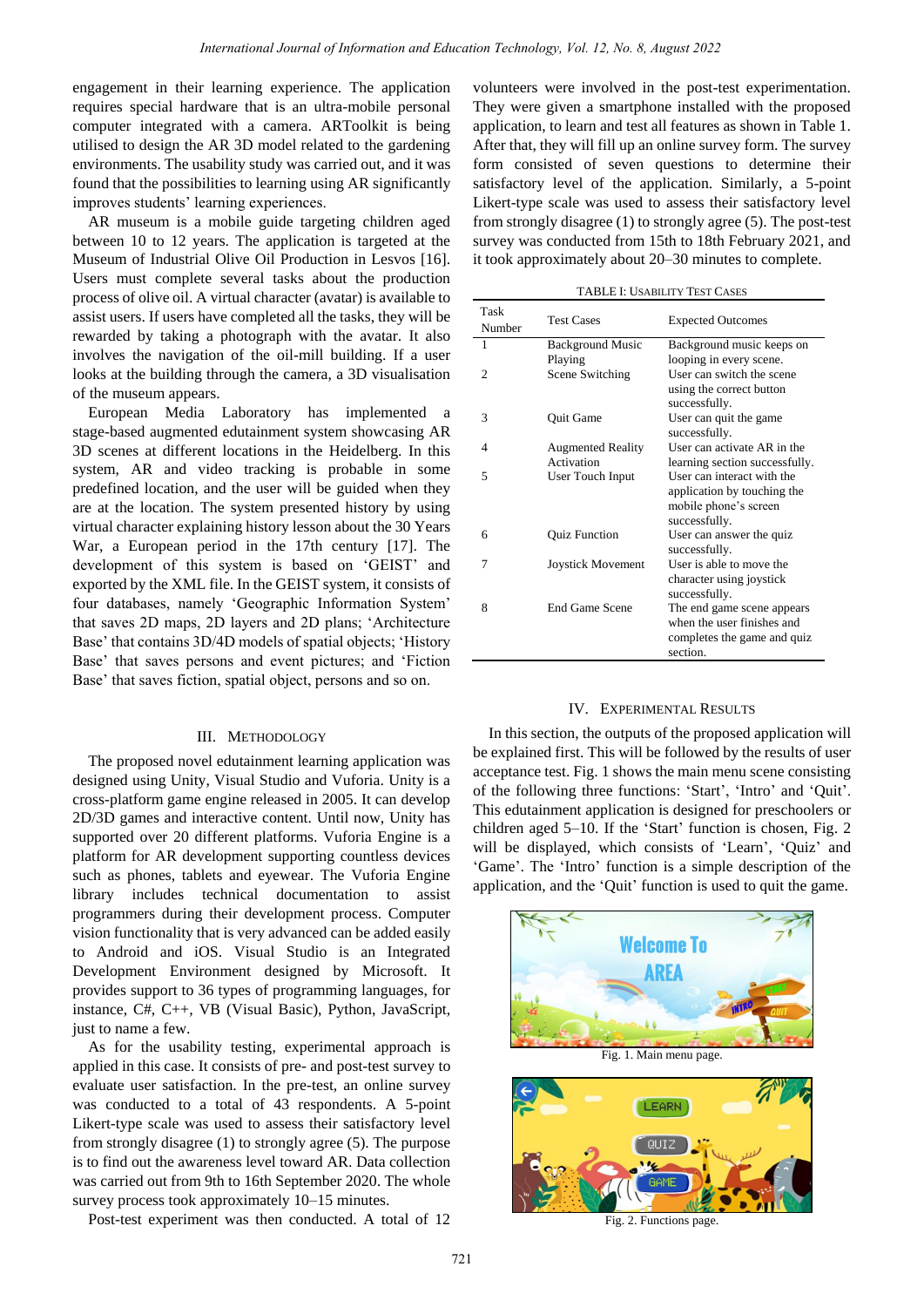Fig. 3 is the learning page where user can choose "AR Animal' or 'Animal Intro' as their first learning material. 'AR Animal' showcases 17 different types of land and sea animals for instance bear, cat, cow, crocodile, deer, dog, elephant, giraffe, gorilla, horse, penguin, rabbit, seagull, shark, snake, spider and wolf. A sample of the screen design is shown in Fig. 4.



Fig. 4. AR animals learning page via AR.

Once the animal is chosen, various actions associated with the animals can be animated using AR. For example, in Fig. 5, the user can choose the spider to act idle, walking, scared, or attacked. The details button explains more about the animal in a simple and easy manner.



Fig. 5. Animals page.

Fig. 6 shows the types of quizzes that a child can play. The quizzes enforce children"s understanding of what they have learnt previously. In the Safari and Underwater quizzes, children need to determine the name of the animal shown. A sample of the screen design is shown in Fig. 7. In contrast, the multiple-choice questions provide options for children to choose the best answers to score and accumulate points.



Fig. 6. Quiz page.



Fig. 8 shows the game scene consisting of two parts. Children can either navigate the safari in a 3D mode or play drag-and-drop to match the correct animals to their shades. A sample screen of the safari map is shown in Fig. 9. In the safari, children navigate and explore to locate the correct animals. The animals are constantly moving in random directions. If children identified the safari animals correctly, for instance elephant, gorilla, crocodile and bear, they are awarded 50 points; if they locate inaccurate animals, 50 points will be deducted. To win the game, children must score 300 point. Fig. 10 demonstrates the drag-and-drop scene.



Fig. 8. Game page.

Fig. 11 demonstrates another game: Drag-and-Drop. Users must drag the animal picture and drop into the exactly space. If the users drag it to the wrong space, it will go back to the initial space. If dropped in the correct space, it will stick there. The game will end once all the slots have correct animal pictures.



Fig. 9. Three-dimensional Safari map.



Fig. 10. Three-dimensional Safari map.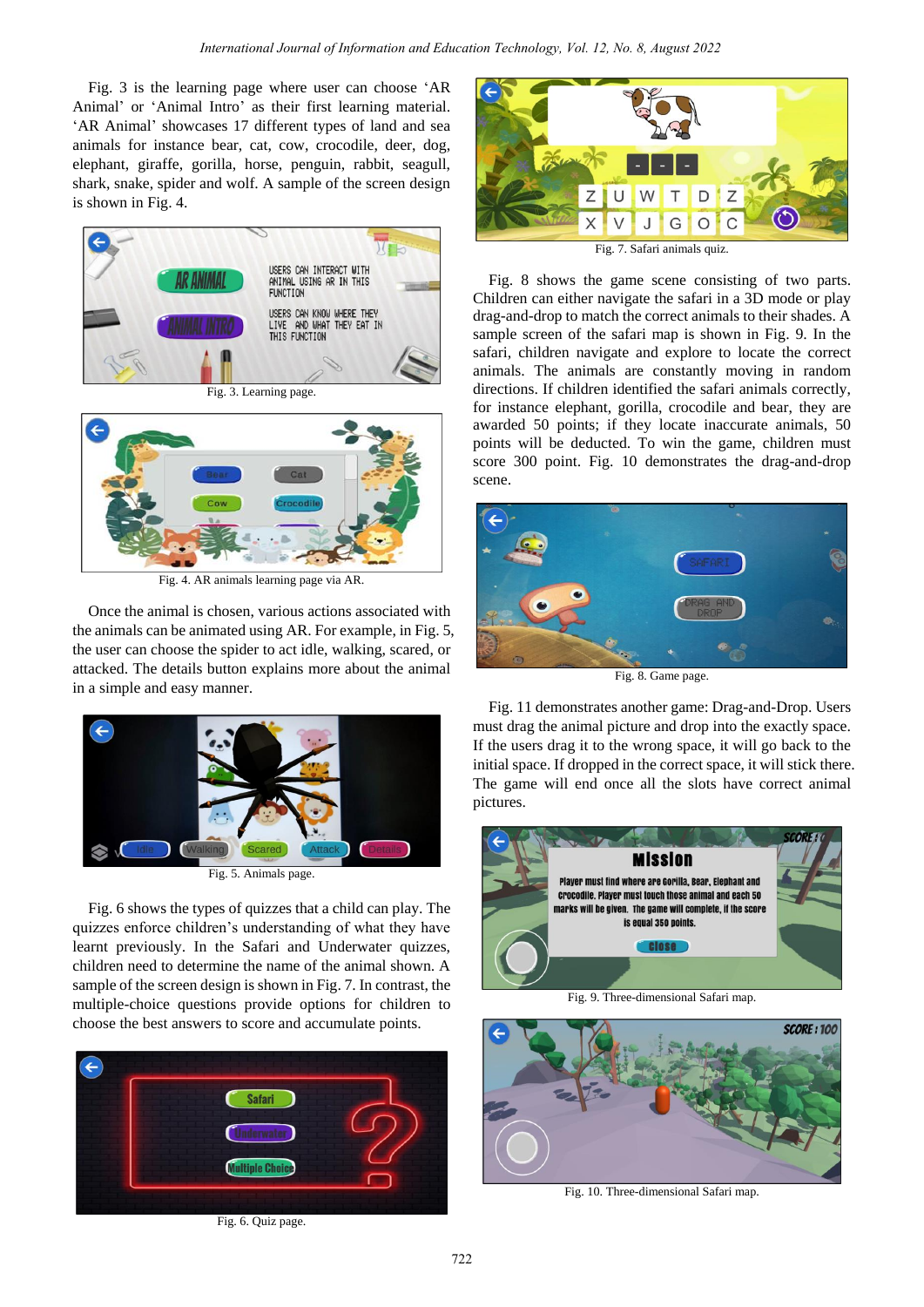

Fig. 11. Drag-and-drop page.

In the pre-test analysis, a total of 43 participants have responded. Majority of them were male, which is 76.7%, while females included 23.3% only. In terms of age, 67.4% of the participants are between 21 to 25, 25.6% between 16 to 20, 4.7% between 26 to 30 and 2.3% between 10 to 15 years old. Due to the proliferation of technology, it is expected that the respondents are aware and have used AR technology before. It is proven right when 69.8% of the respondents are positive about AR, while those remaining do not have any experience at all. For the respondents who were negative, it is because their phone was not compatible with AR technology (14.8%), they felt the content was dull (9.3%) and that it lacked of interaction (7%).

In terms of whether AR was suitable to be incorporated into the education realm, 58.1% of the participants were positive, while 30.2% disagree. Nowadays, the high penetration rate of smartphones among students has enabled the exposure to a variety of learning apps. AR apps is one of the useful educational tools that help students in learning, to have better understanding of the theoretical model and complicated knowledge. Moreover, AR makes it more exciting to view the explanations in a 3D mode. This in turn might retain students" attention and engage their learning attitude. Hence, 51.2% of the respondents feel that AR would improve the learning quality, while 32.6% did not think so.

On the other hand, 58.1% of the participants think that AR is easy to use and 41.9% feel the opposite. Finally, in assessing their emotions when using the AR technology, a mixture of feelings co-existed. The most highly emotion felt was happiness, followed by being interesting and enjoyable.

In the post-test analysis, 7 respondents strongly agreed and 5 agreed that the proposed edutainment learning application was very interesting and attractive to use (Mean  $= 4.58$ , SD  $=$ 0.515). Subsequently, 7 respondents strongly agreed and 5 agreed that it is user friendly (Mean  $= 4.58$ , SD  $= 0.515$ ). In terms of the content interactivity, 4 strongly agreed and 8 agreed with it (Mean  $= 4.33$ , SD  $= 0.492$ ). Four respondents strongly agreed that the quiz feature was enjoyable, while 8 agreed with it (Mean  $= 4.33$ , SD  $= 0.492$ ). Seven respondents strongly agreed and 5 agreed that the games are fun and interesting (Mean =  $4.58$ , SD = 0.515). Five strongly agreed while 7 agreed that the learning content is interesting (Mean  $= 4.42$ , SD  $= 0.515$ ). In a nutshell, all respondents agreed that they will recommend the proposed edutainment learning application to others.

From the above analysis, it is concluded the proposed edutainment learning application has received significant positive user experience and high acceptance. All the participants are interested in using this application to learn and at the same time play games. All the functions proposed

such as learning, quiz and games have demonstrated strong acceptance, and the respondents are willing to recommend the proposed edutainment learning application to others. Most importantly, the novel design of the game element is also receiving high commendations.

## V. CONCLUSION

Nowadays, AR has become a trend, and it plays an important role in education. AR enhances the learning contents to be more interactive and exciting as the contents are projected in a 3D realm. The powerful visual models enable users to have better understanding and clearer to learn a specific theory by visualisations. AR also enrich the lessons and increases student"s engagement in learning activities. In this paper, the proposed edutainment learning application is targeted at young children to learn better with animals. There are various functions, namely Learning, Quiz and Games. Furthermore, AR learning involves various AR models to demonstrate the animal movements and descriptions. There are also two different types of modes available in the Quiz function. Similarly, there are two different types of games in the Game function. The post-test result has revealed that the proposed application is easy to use, user friendly and the learning contents are interactive.

## CONFLICT OF INTEREST

The authors declare no conflict of interest.

## AUTHOR CONTRIBUTIONS

G. H. Wong has contributed in application development and original draft preparation. H.-F. Neo is the corresponding author and is the supervisor for this research. She has contributed to writing and editing the research paper. C.-C. Teo is responsible for providing overall research guidance and proofreading the research paper.

## ACKNOWLEDGMENT

We would like to thank the respondents for willing to participate in the survey. This work is supported in part by funding of IR Fund, from Multimedia University (MMU/RMC/GRPROP/IR FUND/2020/17611- MMUI/210031).

#### **REFERENCES**

- [1] J. Carmigniani, B. Furht, and M. Anisetti, "Augmented reality technologies, systems and applications," *Government Information Quarterly*, vol. 34, no. 1, 2011, pp. 341–377.
- [2] V. Mamone, V. Ferrari, S. Condino, and F. Cutolo, "Projected augmented reality to drive osteotomy surgery: Implementation and comparison with video see-through technology," *IEEE Access*, vol. 8, pp. 169024-169035, 2020, doi: 10.1109/ACCESS.2020.3021940.
- [3] F. Y. Al-Hammadi, A. F. Aldarwish, A. H. Alasmakh, and M. J. Zemerly, "Augmented reality in educational games: City of Life (COL) emirati sustainability-edutainment interactive game," *Advances in Science and Engineering Technology International Conferences (ASET)*, 2018, pp. 1-7, doi: 10.1109/ICASET.2018.8376921.
- [4] B. Schiavi, F. Gechter, C. Gechter, and A. Rizzo, "Teach me a story: An augmented reality application for teaching history in middle school," *IEEE Conference on Virtual Reality and 3D User Interfaces (VR)*, 2018, pp. 679-680, doi: 10.1109/VR.2018.8446412.